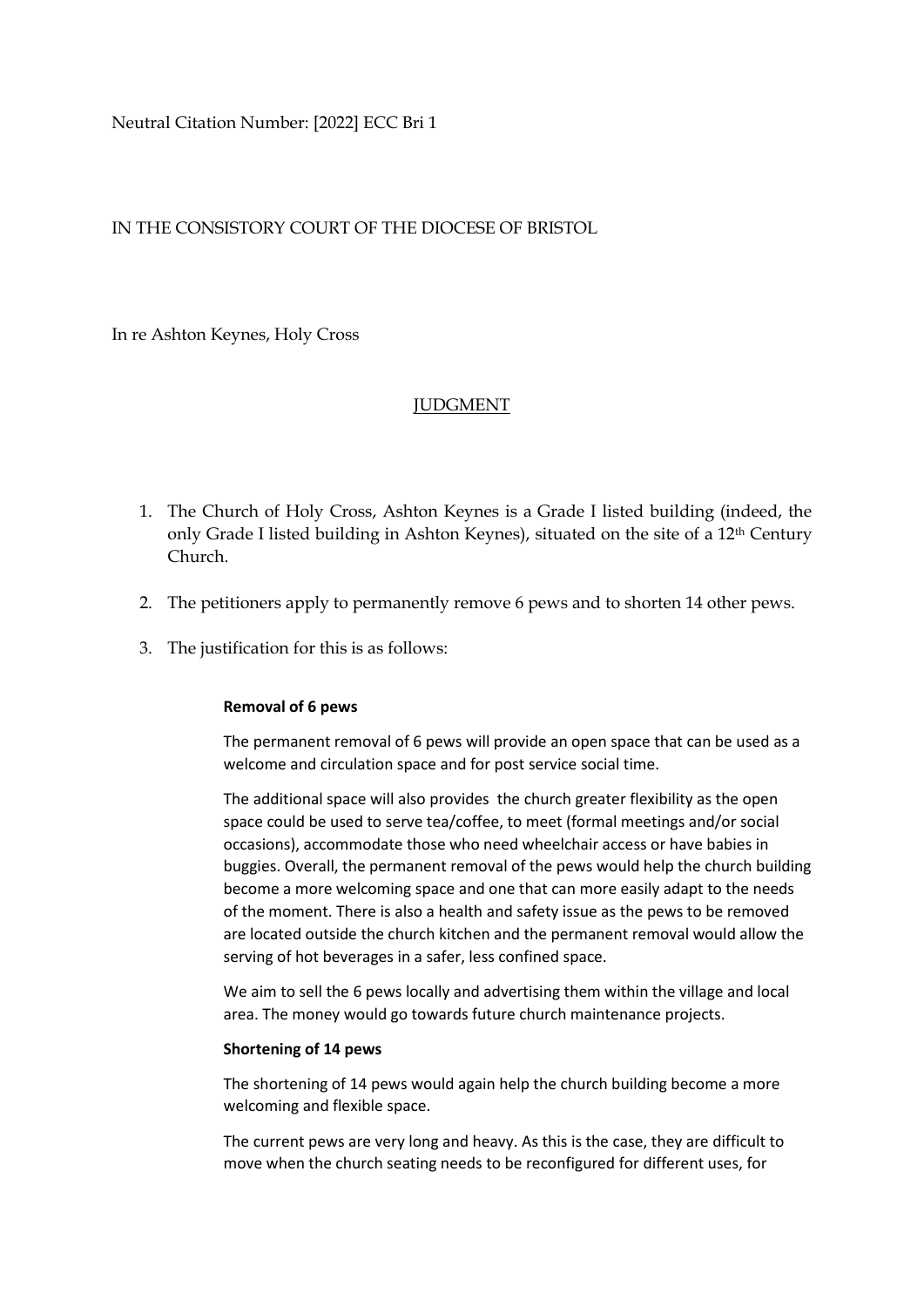example: different forms of worship, exhibitions, music concerts, as well as school, social and fundraising events.

As well as being difficult to move, the pews are difficult to store due to their length. (another health and safety issue)

The shortening of the pews would not significantly reduce the available seating. This is because the certain sections of the pews are not used because sightlines are blocked by the pillars or parts of the pew have no platform for seating to accommodate the pillar (see photographs).

By removing 6 pews and shortening 14, the church building would become a much more flexible space but would also retain the majority of its pews. This solution is intended to strike a balance between conserving the history of the building whilst making is suitable for the needs of a modern community.

By making the church building more adaptable it can be regularly used and kept at the heart of its community.

The pews being shortened sit behind pillars which have restricted vision or provide no seating area at all. The re lighting faculty includes uplighting of the pillars/ archways which the shortening of these pews will create the space for.

- 4. The Victorian Society and Historic England raise objections to the petition on the basis (and I summarise) that the pews are unusual Butterfield designs, and that the Church has substantial side aisles that could be used for temporary storage of the pews when required.
- 5. The Victorian Society has set out its very full objections to the scheme. These were served out of time, but I still take them into account:

Firstly, on the pew removal, we wish to reiterate our previous advice on the significance of the benches, the harm that would be caused by their removal, and the lack of justification that has been provided for doing precisely what is proposed. The benches are undoubtedly those installed by Butterfield as part of his comprehensive, high quality and sensitive restoration of the building. Butterfield is recognised as one of the most significant architects of the period, and his work, irrespective of extent, is always considered important. But, as Nicolas Olsberg has himself pointed out, Ashton Keynes is "*lucky to have a church whose many very careful fittings and adaptations by WB are all apparently intact. Rare to find the gesamtkunstwerk still recoverable*". It is, perhaps, easy to overlook the fact that what survives at Ashton Keynes is very unusual and extremely significant. We dismiss as irrelevant the reference in the CBC's comments to machine made benches. The fact that machines and tools were utilised in the production of these furnishings really has no bearing on their significance. Practically all benches at this date were made, in some form, with the assistance of machines. The really interesting element of them, from an artistic perspective, is the linenfold detailing, and that would all have been carried out by hand.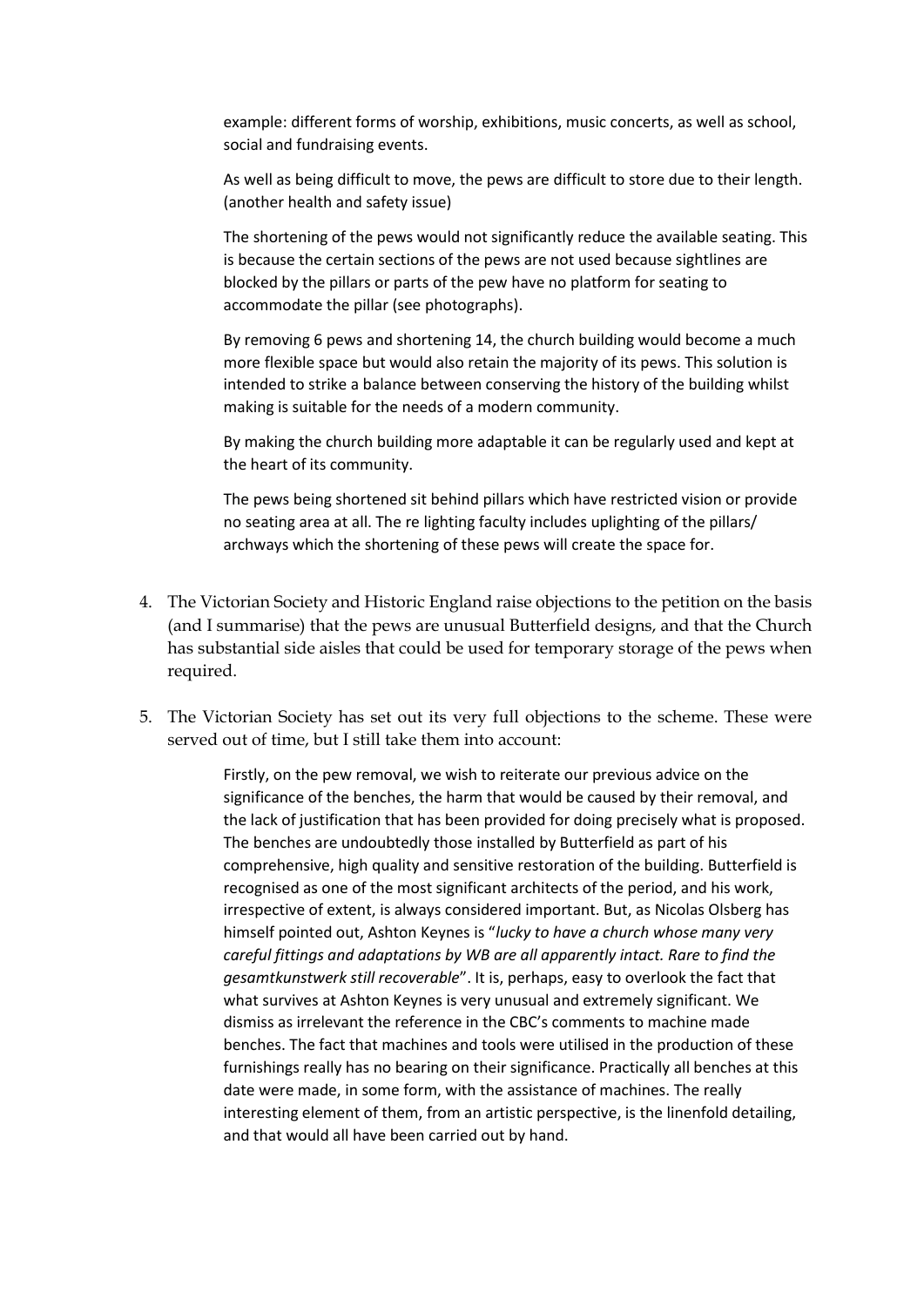The nave benches play an especially significant role in defining the character and rhythm of the main space, its sense of order and repose, as well as in setting up impressive vistas from both east and, especially, west ends. Eroding this ensemble of furnishings by carving out a space at the back would cause a high level of harm and would seriously undermine the group quality and symmetry of the whole set of benches.

The previous (and current) proposal developed on the basis of the mistaken belief that the benches were introduced a long time after Butterfield carried out his work. Given that we now know that they were introduced by him, and that the level of harm would be considerably higher than was initially envisaged, we are disappointed that the parish has not seen fit to seriously reconsider its proposal. While we acknowledge the parish's desire for a space that can be flexibly arranged, we see no reason – and are presented with none in the documentation – why that space could not be provided in either the north or south aisles, at the west end. The removal of benches within one of the aisles would cause a far lower level of harm to significance, whilst still appearing to offer what the parish requires. That being the case, we struggle to see the justification for what is proposed and must object to it. We ask, again, that the parish reconsiders its options (and, preferably, draws up an options appraisal) and, instead of eroding the significant block of nave benches, instead reorders the west end of one of the aisles to create the space desired.

We also wish to point out the lack of consistency in the proposals, which, in part (by the shortening of the benches), is intended to provide an "*aesthetically better visual effect of uniform floor plan*". What is proposed (in respect of the pew removal) would completely imbalance and erode the symmetry of the seating layout in the nave.

The shortening of the benches is not something we would wish to object to in principle. We are concerned, however, that the parishioners are intent on carrying out the work to the benches themselves. These are precious, historic furnishings, which form an integral part of a highly significant nineteenth-century restoration. If any work to the joinery is to be carried out, then it should be done by qualified and highly experienced carpenters.

- 6. The petitioners answered these objections thus:
	- The linen fold ends to the 14 of the pews will remain in the church as being re attached to the pews being reduced in length.
	- We need to create space at the back of the church for health and safety reasons not only to serve hot food and drinks directly outside the kitchen but also to be able to accommodate wheelchairs and to be flexible so that we can accommodate other uses for the church such as workshops, concerts. Wheelchair accommodation is not possible with the current width of the aisles so without this rear space there would be no circulation space and no space for provision of hospitality and nowhere to accommodate wheelchair users.
	- The south aisle pews sit directly in front of the Lady Chapel and are frequently used for smaller services such as early morning Holy Communion, Compline and Evensong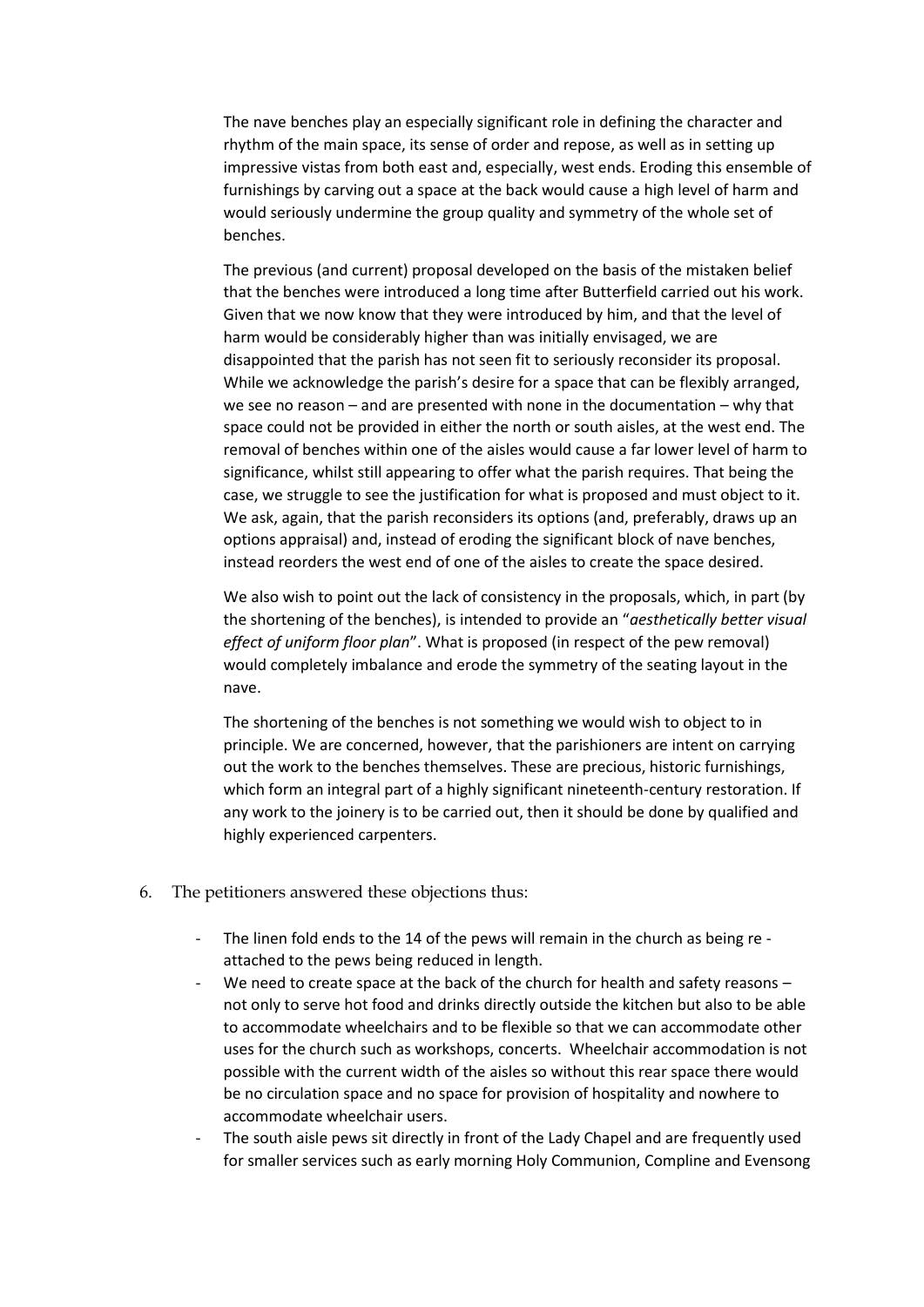etc. Removing pews from this area would not benefit the whole church and its use and the congregation.

- The north aisle has a narrow access point which cannot accommodate wheelchairs and the North door opens against the entry to this aisle. The north aisle space is too small and too far away from the kitchen to be used as a social area.
- You refer to 'parishioners' undertaking the work. The 'parishioners' as has been outlined in the faculty are in fact professional artisans – professionally trained cabinet maker, furniture restorer and carpenter. All work will be undertaken with the greatest care and skill.
- The church is the only Grade 1 listed building in the village and the PCC and village community are acutely aware of the need to preserve this historic building for future generations. The church building does need though, to adapt to meet the needs of its community, as cast in aspic there is a danger the building will not be used and fall into disrepair. We do not wish this to happen and so are seeking to sensitively make changes so the building continues to be used regularly and valued by the community. It does mean that by being valued and supported by the villagers we able to continue to fund expensive repairs and maintenance this historic building requires.
- 7. Historic England, in a second response, identified their concerns:

We do not oppose the shortening of the 14 long pews with retention of pew ends, we are supportive of them being kept in their original position and would urge the retention of as much historic fabric as possible.

We remain concerned about the removal of 6 pews and we would urge that further consideration is given to a solution that retains the pews within the church, either wholly or in part. Again, we support the Victorian Society's views that alternative options may be possible for flexible use of the church - the pews are not fixed, and the aisles and other spaces are generously sized. Alternative options should be considered that allow for their retention in the church.

8. The CBC did not oppose the proposals in principle, but raised concerns over the petitioners' original assertion that the pews were installed 20 years after the Butterfield re-ordering. They helpfully submitted further advice:

> The Council notes the amendments to the statement of significance and the PCC's response to the Victorian Society and Historic England.

Although the pews do appear to be from the Butterfield restoration of the 1870s, they are machine-made versions of the one remaining 18C linenfold pew-end in the church (which will be retained). This does raise their significance, however, the Council is content to the DAC and their assessment of the pews and the use of the space. The vast majority of the Butterfield pews will remain and the Council has no objection to the removal of six pews.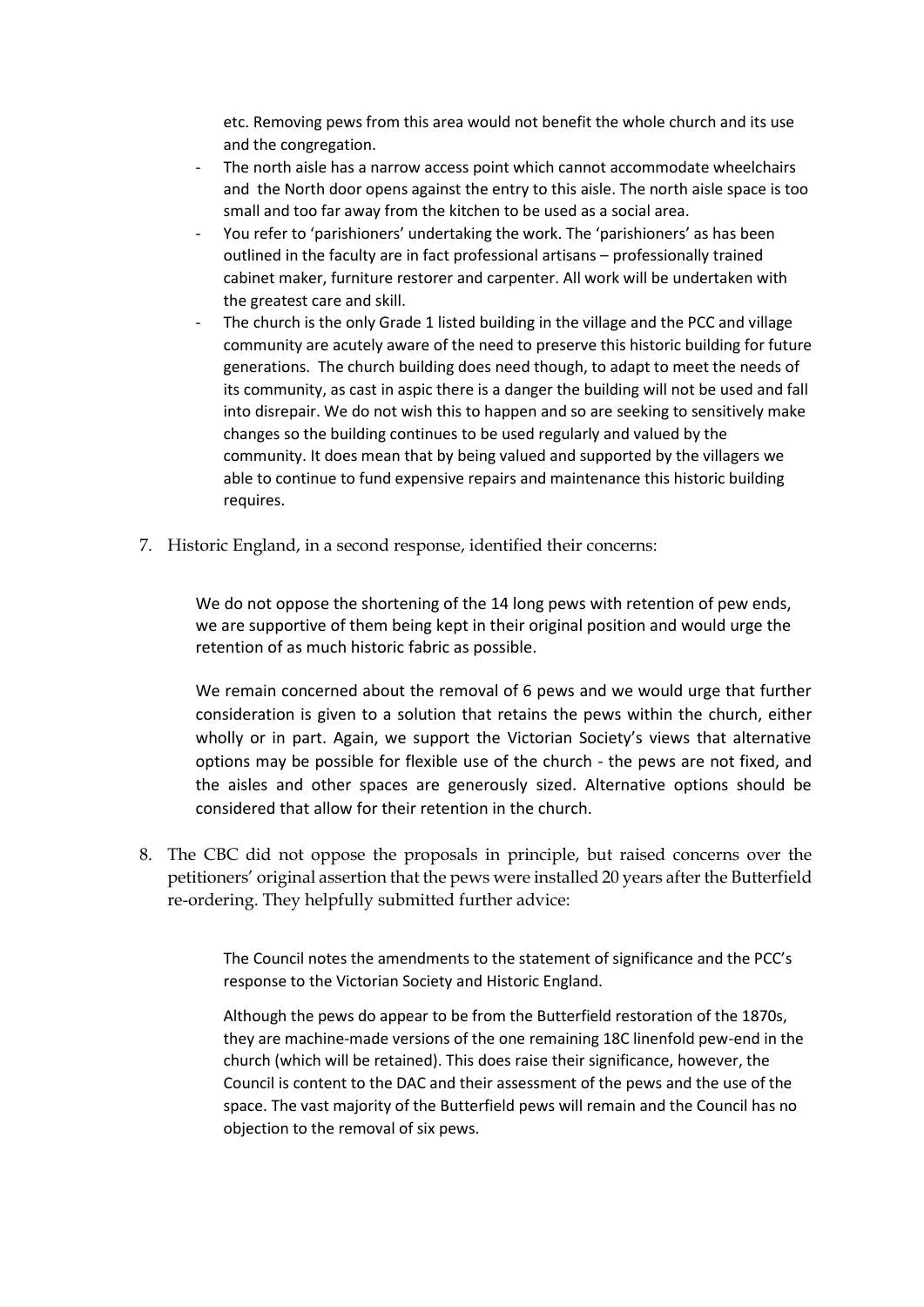- 9. SPAB raised no concerns over the proposals.
- 10. I have set out the objections and responses as fully as I do so that all parties are aware of the issues I have had to deal with.
- 11. The petitioners have also helpfully provided many photographs taken of a wide range of community and other events that have been possible in the Church whilst the temporary re-ordering was in place. They have also taken photographs of some of the pews which are sited immediately behind substantial pillars in the nave, indicating that at least some of the pews have areas where all views are cut off and, indeed, where parts of the pews cannot be used for sitting in at all.
- 12. I have to carry out a balancing exercise between the concerns raised quite properly by the CBC, Historic England and the Victorian Society and the test laid out in the *Duffield* case together with the Church's statutory duties under S 35 Ecclesiastical Jurisdiction and Care of Churches Measure 2018.

Re St Alkmund, Duffield [2013] Fam. 158 at paragraph 87 (with editions):

*(1) Would the proposals, if implemented, result in harm to the significance of the church as a building of special architectural or historic interest?*

*(2) If the answer to the question (1) is 'no', the ordinary assumption in faculty proceedings 'in favour of things as they stand' is applicable, and can be rebutted more or less readily, depending on the particular nature of the proposals* (see Peak v Trower (1881) 7 PD 21, 26-28, and the review of the case law by Chancellor Bursell QC, in In re St Mary's, White Waltham (No.2) [2010] PTSR 1689 at para 11). Questions 3, 4 and 5 do not arise.

*(3) If the answer to question (1) is 'yes', how serious would the harm be?*

*(4) How clear and convincing is the justification for carrying out the proposals?*

*(5) Bearing in mind that there is a strong presumption against proposals which will adversely affect the special character of a listed building (see St Luke, Maidstone [1995] Fam. 1 at 8), will any resulting public benefit (including matters such as liturgical freedom, pastoral well-being, opportunities for mission and putting the church to viable uses that are consistent with its role as a place of worship and mission) outweigh the harm?*

In answering question (5), it is well established that the more serious the harm, the greater will be the level of benefit needed before the proposals should be permitted. This will particularly be the case if the harm is to a building which is listed Grade I or II\*, where serious harm should only be exceptionally allowed.

Ecclesiastical Jurisdiction and Care of Churches Measure 2018

*35 Duty to have regard to church's purpose*